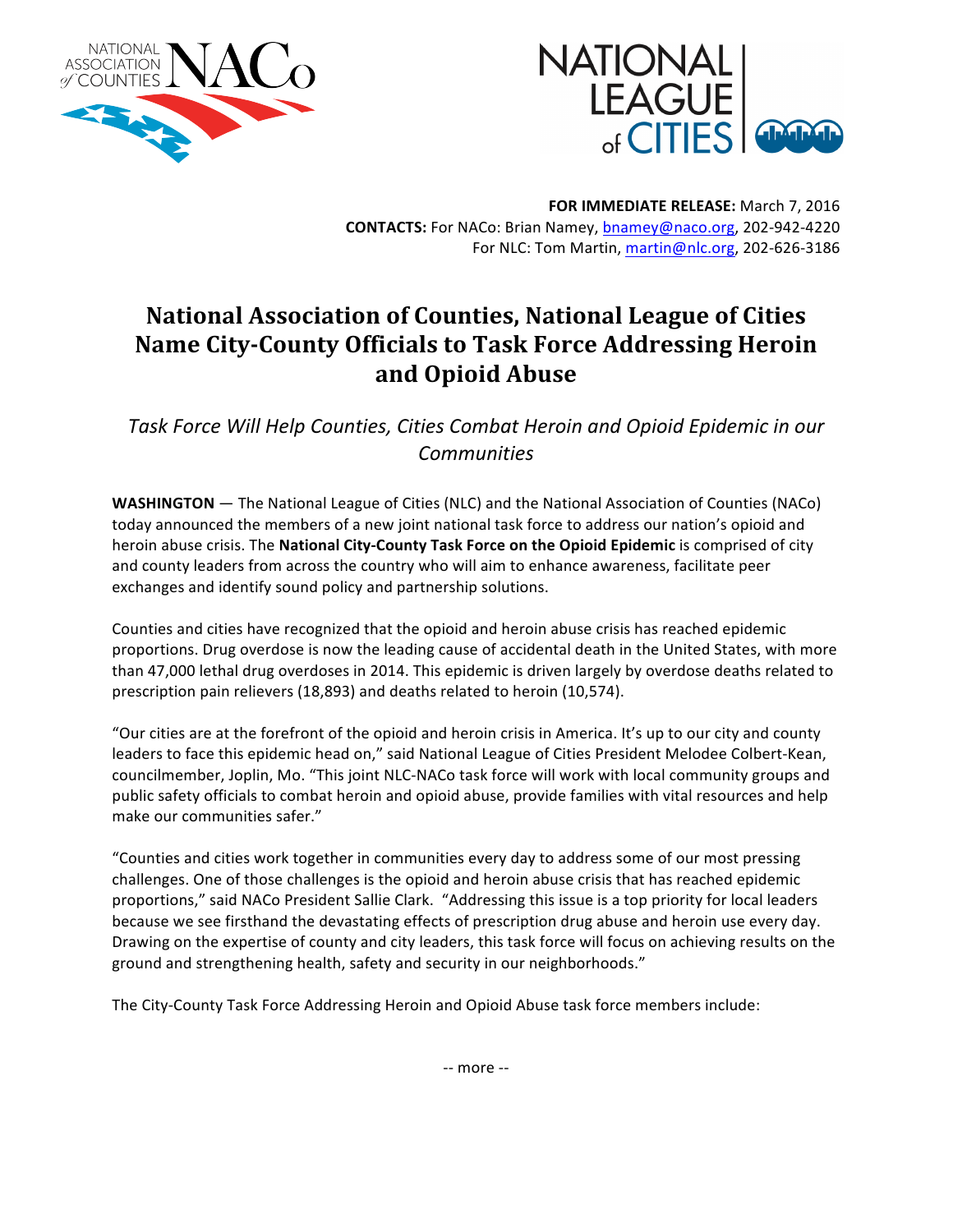## **NACo Members**

- 1. **Co-Chair – Judge/Executive Gary Moore,** Boone County, Ky.
- 2. **Commissioner Matt Bell,** Weber County, Utah
- 3. **Commissioner Doug Corcoran, Ross County, Ohio**
- 4. **County Executive Kathy Dahlkemper,** Erie County, Pa.
- 5. **Dr. Vidya Kora,** commissioner, LaPorte County, Ind.
- 6. **Commissioner Waymon Mumford, Florence County, S.C.**
- 7. **Supervisor Leticia Perez, Kern County, Calif.**
- 8. **County Executive Mark Poloncarz, Erie County, N.Y.**
- 9. **Commissioner Greg Puckett, Mercer County, W.Va.**
- 10. **County Executive Steve Schuh,** Anne Arundel County, Md.
- 11. **Commissioner Judy Shiprack,** Multnomah County, Ore.
- 12. **Ex-Officio: NACo President Sallie Clark,** commissioner, El Paso County, Colo.

## **NLC Members**

- 1. **Co-Chair Mayor Mark Stodola**, Little Rock, Ark.
- 2. **Councilmember Leta Mach**, Greenbelt, Md.
- 3. **Mayor Nan Whaley**, Dayton, Ohio
- 4. Mayor Stephen Williams, Huntington, W.Va.
- 5. **Police Chief Nick Willard**, Manchester, N.H.
- 6. **Council President Ceasar Mitchell**, Atlanta, Ga.
- 7. **City Manager Lee Feldman**, Fort Lauderdale, Fla.
- 8. Mayor and Councilmember Walt Allen, Corvina, Calif.
- 9. **Councilmember Joel Navarro**, Tempe, Ariz.
- 10. **Executive Director Geoff Beckwith**, Massachusetts Municipal Association
- 11. **Councilmember Lavonta Williams**, Wichita, Kansas
- 12. **Ex-Officio: NLC President Melodee Colbert-Kean**, councilmember, Joplin, Mo.

The task force will take the following actions:

- Conduct at least two national dialogues where city and county elected leaders will explore the comprehensive issues related to this crisis, growing trends and proven responses;
- Develop educational opportunities for counties and cities through special forums, educational workshops, webinars and other opportunities; and
- Publish a national summary report of city-county collaboration, focusing on community prevention and overdose response, effective treatment options, public safety enforcement and supply reduction.

As part of NACo's Legislative Conference, NACo and NLC announced the creation of the task force on Feb. 22. Click here to watch a video of the joint announcement: <https://www.youtube.com/watch?v=40rfq2gVq7s>.